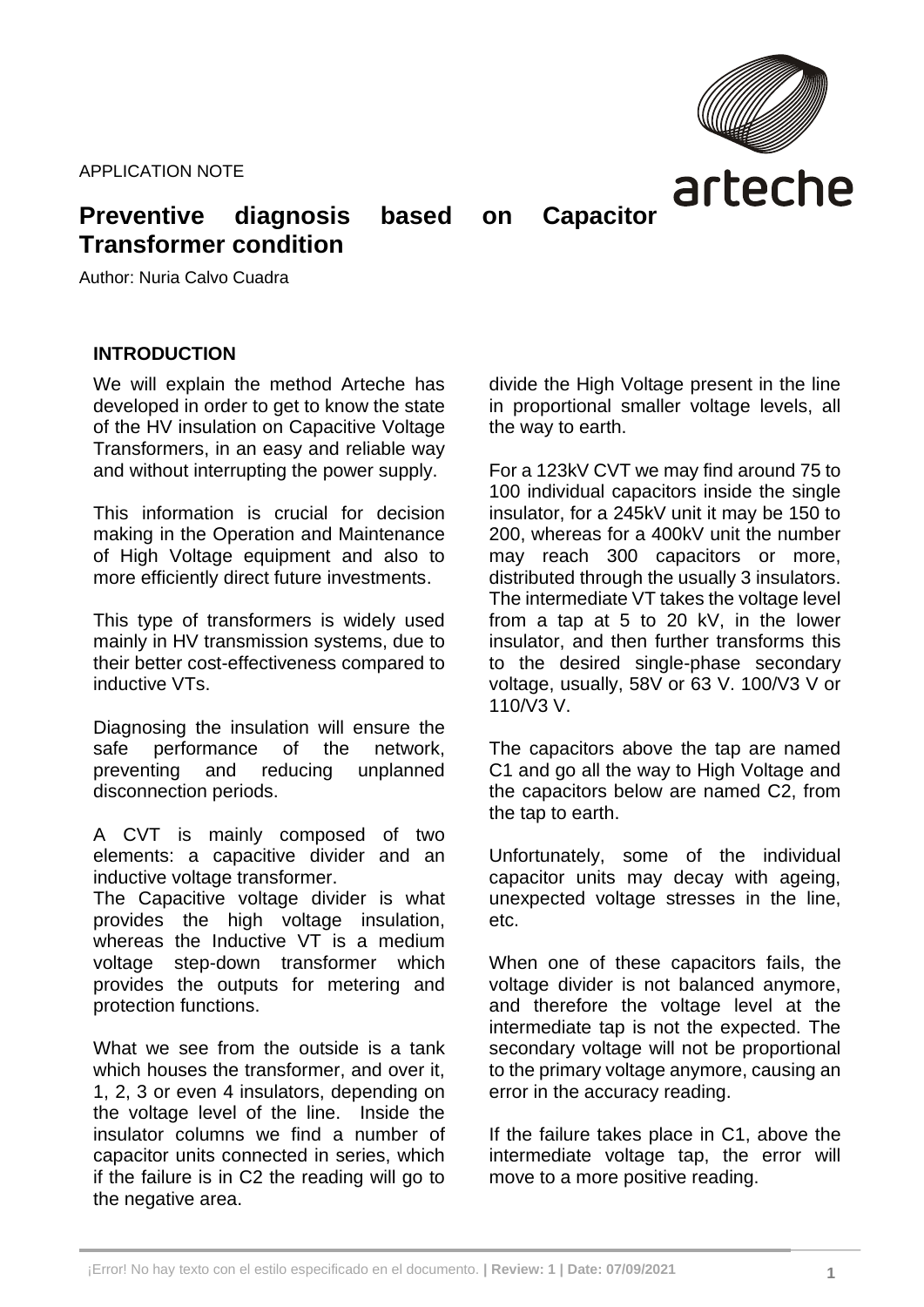

Furthermore, once the individual capacitors start to fail, the rest of the units must withstand an increased proportional voltage. We can say that the entire high voltage must be shared by less capacitor units, over-stressing them.

Due to this, more capacitors may fail, increasing the insulation breakdown rate exponentially.

In other words, the failure of the individual capacitors causes two main unwanted effects:

- 1. unreliable readings in the metering and protection systems, and
- 2. more critical outcomes, as complete failure of the CVT with possible catastrophic effects.

Knowing the state of the capacitors, and the degree of degradation will help us:

- 1) Be aware of the reliability of the readings for the measuring and control systems, but also
- 2) anticipate the failure of the unit , therefore avoiding undesirable consequences on surrounding equipment or personnel safety.

So, it is clear that the accuracy verification in a Capacitive VT is a very useful tool for the diagnosis of this kind of transformers.

A deviation from the precision of a TTC is directly related to the damage in its insulation and that as soon as there is a deviation in the precision, the deterioration of the transformer will have irretrievably begun.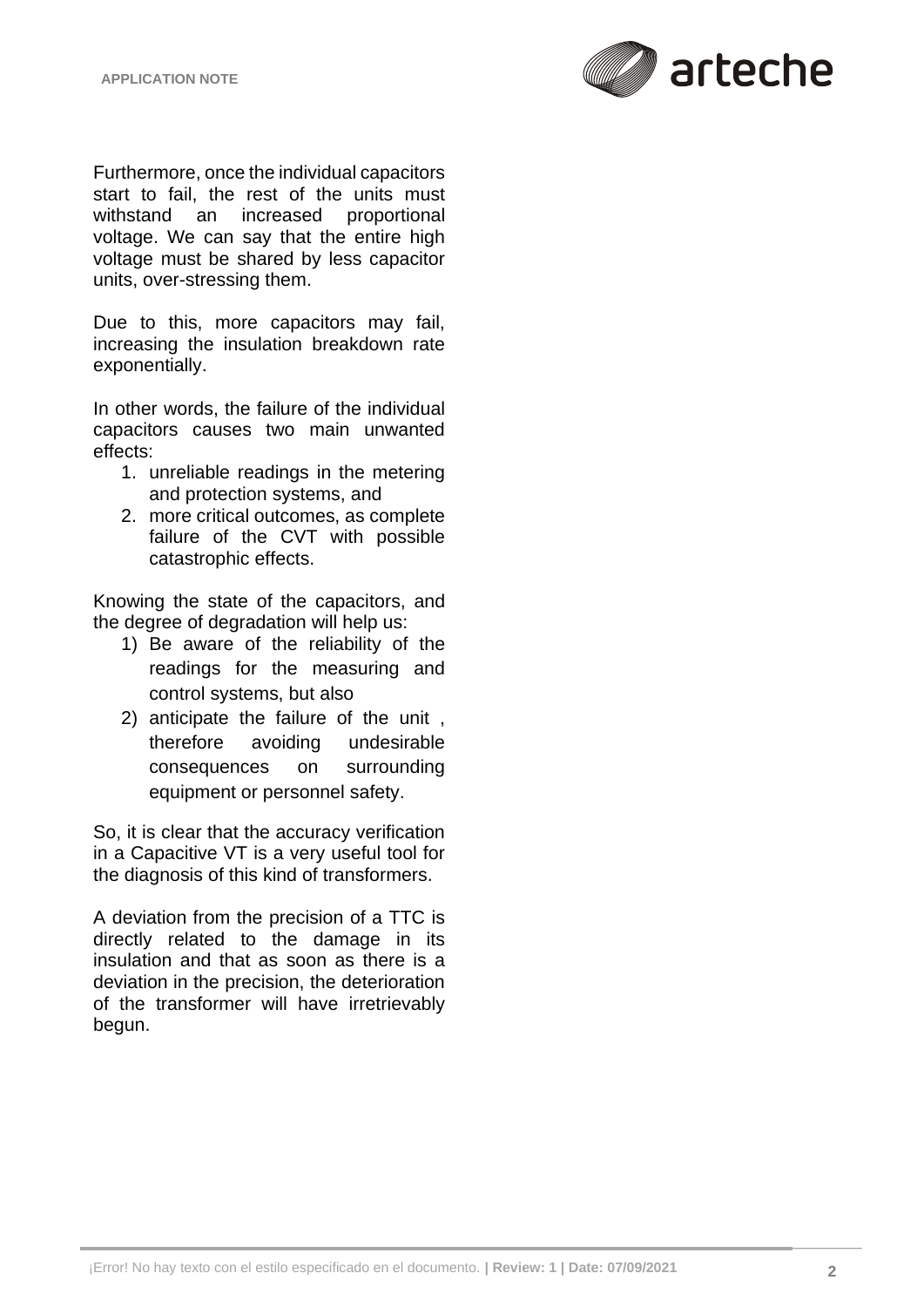

### **SCOPE OF APPLICATION**

Utilities are more and more aware of the importance of a preventive maintenance, and the advantages it provides. There has been an evident evolution on asset maintenance practices over the last years.

Initially, the approach was "passive", simply replacing the unit once it reached its expected lifetime. The problem with this system is not knowing if the unit could have lasted some additional years, losing that extra operational time, or worse, being unaware of a possible premature failure.

This scenario can be improved by applying certain periodic maintenance actions to my assets, but usually these programs define the same actions to all units regardless of their state. This is better than doing nothing, but you still run the risk of catastrophic damage or not enjoying the life of the asset due to premature replacement.

A further advance is applying a conditionbased maintenance, or even better, a riskbased maintenance, considering the problems that this particular asset may cause if it fails.

This is where our method comes in; a method that will allow us to know exactly the real state of the insulation of the CVT and therefore will help to make SMART decisions based on data.

The usual practices carried out for a CVT diagnosis include capacitance measurements, tangent delta, accuracy testing…. and will depend on each utility.

In general, it involves at least one of the following:

- Planned outages in traditional maintenance it is essential to disconnect the area where the diagnosis will be carried out in order to work and manipulate the HV equipment safely
- It will also involve Working at heights, using elevating machinery in order to reach the unit's secondary terminal box, or even the primary terminals, which for 400kV and 500kV units is pretty high.
- Other practices may require:
	- o Working with high voltage generating equipment, usually 4 to 10 kV, in order to achieve testing voltage
		- o Using HV testing equipment to simulate actual operating conditions.
		- o Altering the secondary loads or circuits
		- o It may also be necessary to lay cabling or wiring through the substation in order to connect different measuring equipment
		- o Or using a calibrated reference standard which has to be deployed from a local laboratory.

All of this requires time, technical and human resources and inoperative installations, which, bottom line: is costly.

Arteche's aim was to develop a system which allows knowing the state of the insulation with as little fuss as possible.

## **PROPOSED SOLUTION**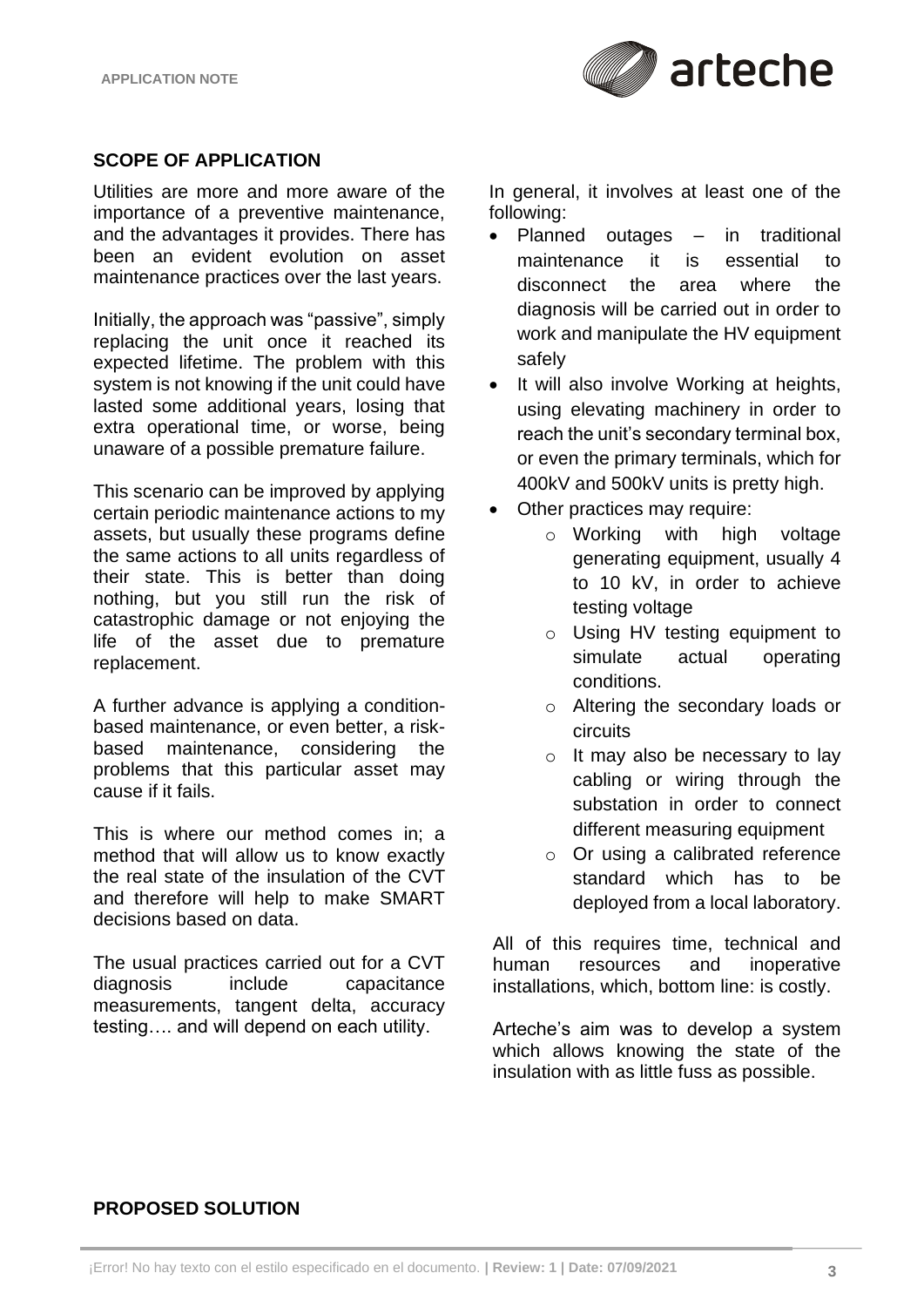

The method is based on the electromechanical characteristics described at the beginning.

As we mentioned earlier, a 400kV CVT may have around 250 -300 capacitor units. The failure of 1, 2 or 5 may go undetected, especially if they are located in C1, the part of the divider with more units, unless the measurements are done with a very accurate and reliable system.

Substation SCADA already monitor current and voltage, but they are not accurate enough to detect the early stages of ageing, when only few capacitors have failed and will only see the damage when it is too late and there is no time for reaction.

Taking into account that the break down speed grows exponentially, the greater the uncertainty in the measurement, the less time will be to react before the final failure and prevent the explosion.

This method allows to determine, with the minimal uncertainty (close to laboratory accuracy levels), the error of all capacitive transformers in a substation while in service.

This means, the accuracy is measured under ACTUAL operating conditions, with rated primary voltages and taking the readings from the actual secondary voltages.

There are no models or simulations.

Identifying and periodically tracking the accuracy deviation of a CVT will give us an idea of how the insulation may be evolving over the years.

This gives the opportunity to set up a longterm planning for the lifetime of the equipment. It also allows performing predictive maintenance and long-term management.

Disregarding the issues which may appear initially, the unit will remain in good condition for an undefined period of time, with stable accuracy class, as when tested in the factory. After some time, the accuracy will start to fail, as the capacitors degrade.

With this method we will detect in the early stages which units still perform adequately, and which are starting to have problems, as well as the degree of damage.

It will give time to decide what to do, and when to do it.